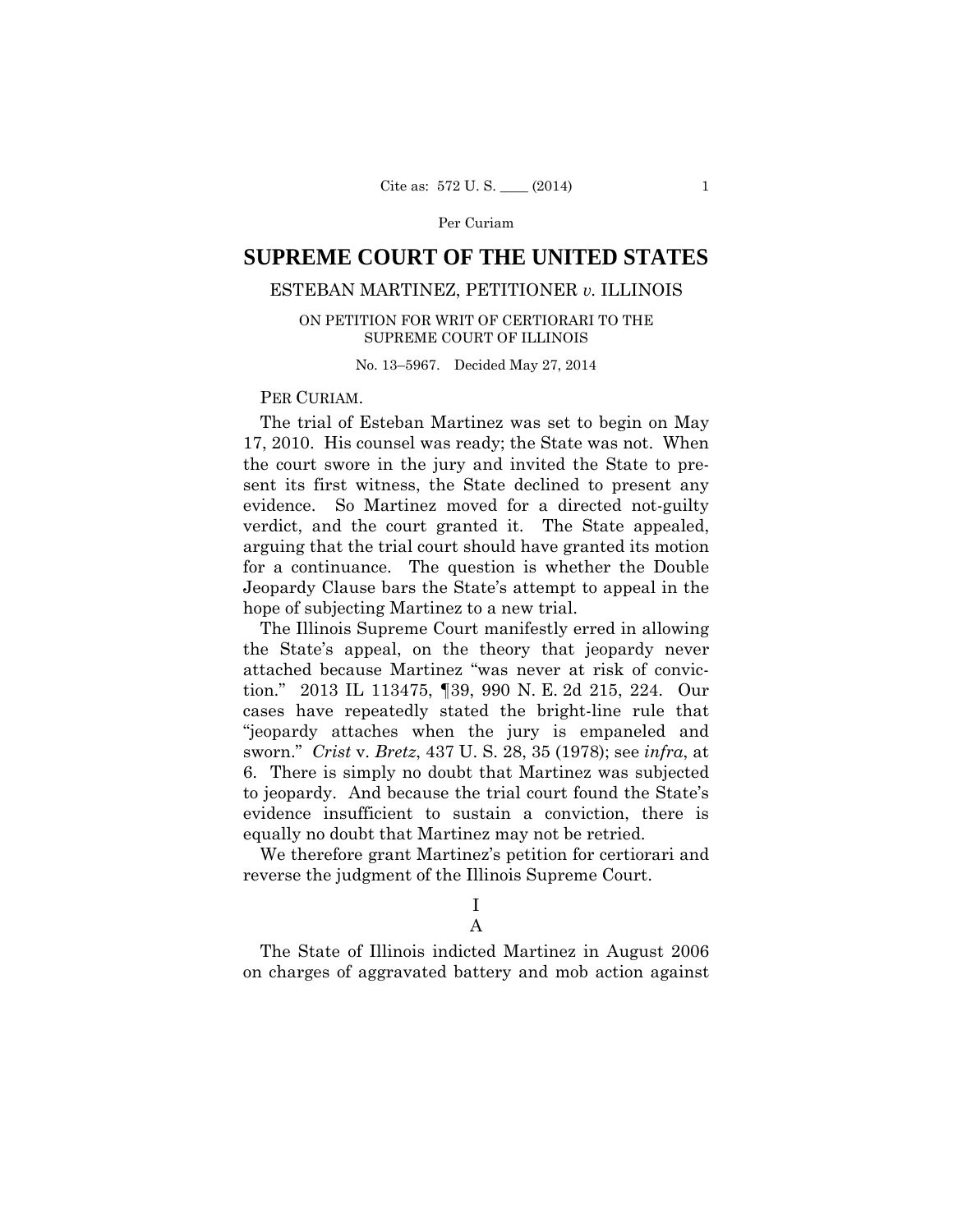Avery Binion and Demarco Scott. But Martinez's trial date did not arrive for nearly four years.<sup>1</sup>

The story picks up for present purposes on July 20, 2009, when the State moved to continue an August 3 trial date because it had not located the complaining witnesses, Binion and Scott. The State subpoenaed both men four days later, and the court rescheduled Martinez's trial to September 28. But the State sought another continuance, shortly before that date, because it still had not found Binion and Scott. The court rescheduled the trial to November 9, and the State reissued subpoenas. But November 9 came and went (the court continued the case when Martinez showed up late) and the trial was eventually delayed to the following March 29. In early February, the State yet again subpoenaed Binion and Scott. When March 29 arrived, the trial court granted the State another continuance. It reset the trial date for May 17 and ordered Binion and Scott to appear in court on May 10. And the State once more issued subpoenas.<sup>2</sup>

On the morning of May 17, however, Binion and Scott were again nowhere to be found. At 8:30, when the trial was set to begin, the State asked for a brief continuance. The court offered to delay swearing the jurors until a complete jury had been empaneled and told the State that it could at that point either have the jury sworn or move to dismiss its case. When Binion and Scott still had not shown up after the jury was chosen, the court offered to call the other cases on its docket so as to delay swearing the jury a bit longer. But when all these delays had run out, Binion and Scott were still nowhere in sight. The State filed a written motion for a continuance, arguing

——————

<sup>1</sup>Much of that delay was due to Martinez and his counsel. See 2013 IL 113475, ¶4, n. 1, 990 N. E. 2d 215, 216, n. 1 (summarizing the lengthy procedural history).<br><sup>2</sup>These facts are set forth in the opinion of the Illinois Appellate

Court. 2011 IL App (2d) 100498, ¶¶5–7, 969 N. E. 2d 840, 842–843.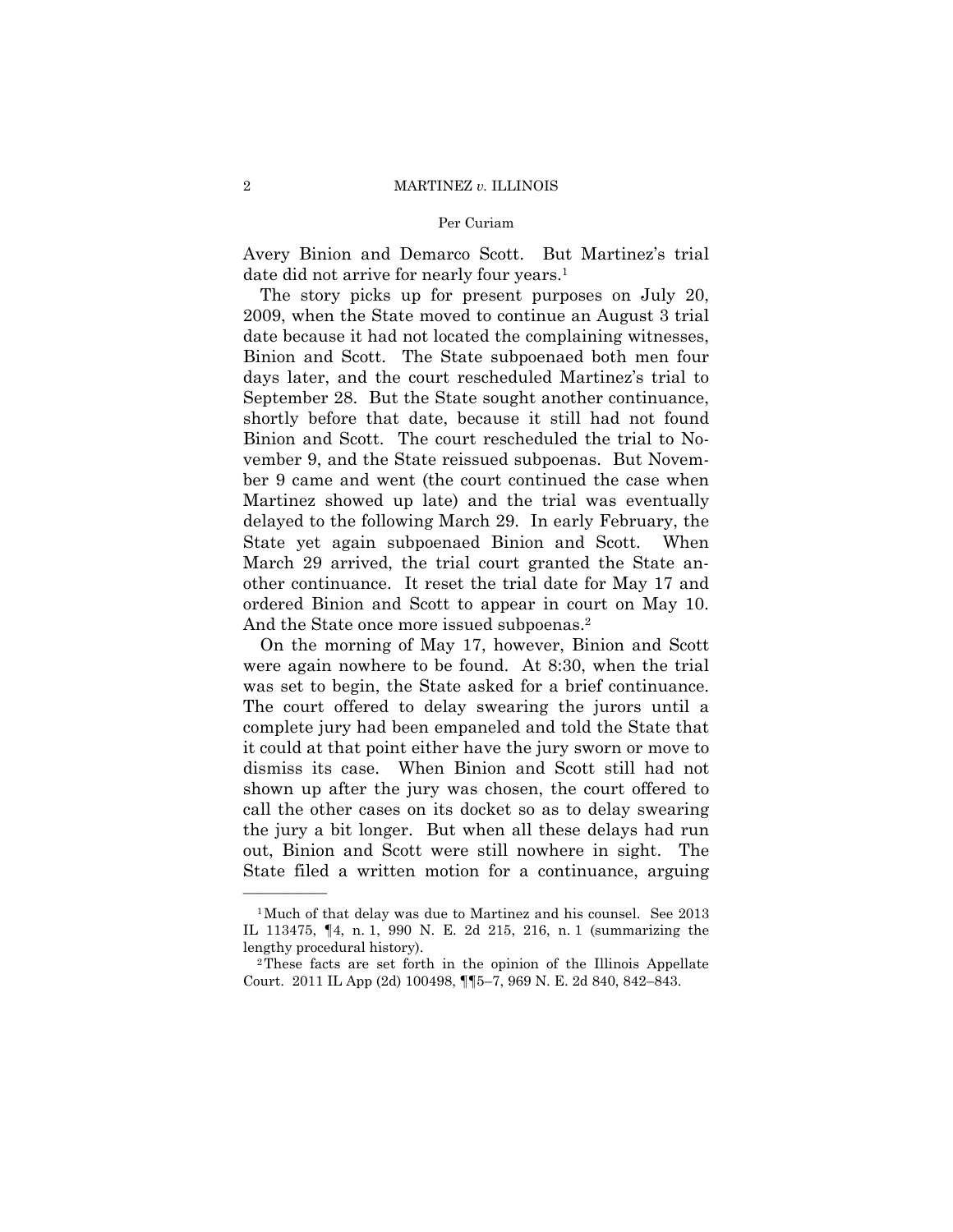that it was "unable to proceed" without Binion and Scott. Tr. 7. The court denied that motion:

"The case before the Court began on July 7, 2006. In two months we will then be embarking upon half a decade of pending a Class 3 felony. Avery Binion, Jr., and Demarco [Scott] are well known in Elgin, both are convicted felons. One would believe that the Elgin Police Department would know their whereabouts. They were ordered to be in court today. The Court will issue body writs for both of these gentlemen.

"In addition, the State's list of witnesses indicates twelve witnesses. Excluding Mr. Scott and Mr. Binion, that's ten witnesses. The Court would anticipate it would take every bit of today and most of tomorrow to get through ten witnesses. By then the People may have had a chance to execute the arrest warrant body writs for these two gentlemen.

"The Court will deny the motion for continuance. I will swear the jury in in 15, 20 minutes. Perhaps you might want to send the police out to find these two gentlemen." *Id.,* at 8–9.

After a brief recess, the court offered to delay the start of the trial for several more hours if the continuance would "be of any help" to the State. *Id.,* at 9. But when the State made clear that Binion and Scott's "whereabouts" remained "unknown," the court concluded that the delay "would be a further waste of time." *Id.,* at 10. The following colloquy ensued:

"THE COURT: . . . . It's a quarter to eleven and [Binion and Scott] have not appeared on their own will, so I'm going to bring the jury in now then to swear them.

"[The Prosecutor]: Okay. Your Honor, may I approach briefly?

"THE COURT: Yes.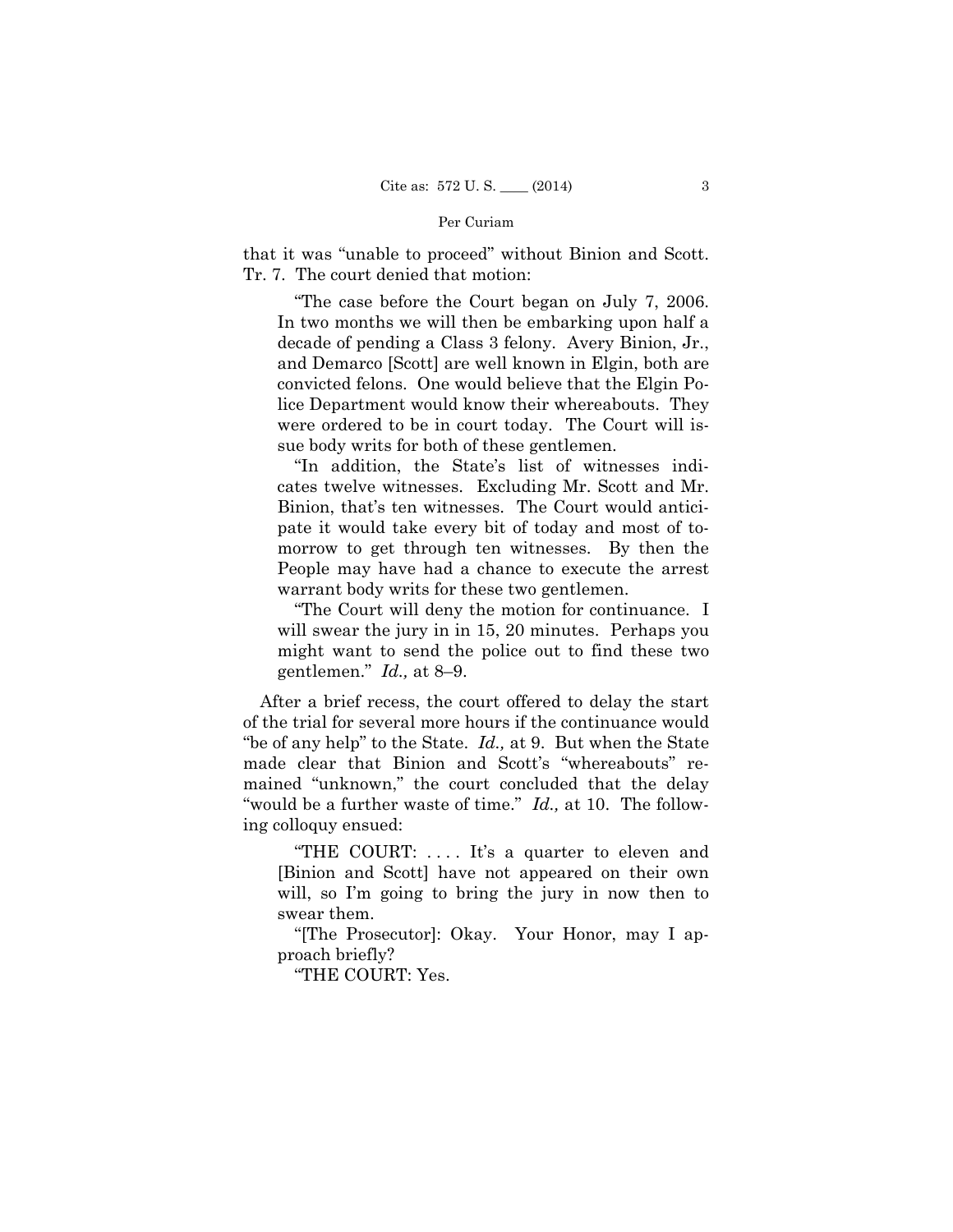#### 4 MARTINEZ *v.* ILLINOIS

#### Per Curiam

"[The Prosecutor]: Your Honor, just so your Honor is aware, I know that it's the process to bring them in and swear them in; however, the State will not be participating in the trial. I wanted to let you know that.

"THE COURT: Very well. We'll see how that works." *Id.,* at 10–11.

 is not participating in this matter." *Ibid.* The defense The jury was then sworn. After instructing the jury, the court directed the State to proceed with its opening statement. The prosecutor demurred: "Your Honor, respectfully, the State is not participating in this case." *Id.,* at 20. After the defense waived its opening statement, the court directed the State to call its first witness. Again, the prosecutor demurred: "Respectfully, your Honor, the State then moved for a judgment of acquittal:

"[Defense Counsel]: Judge, the jury has been sworn. The State has not presented any evidence. I believe they've indicated their intention not to present any evidence or witnesses.

"Based on that, Judge, I would ask the Court to enter directed findings of not guilty to both counts, aggravated battery and mob action.

"THE COURT: Do the People wish to reply?

"[The Prosecutor]: No, your Honor. Respectfully, the State is not participating.

"THE COURT: The Court will grant the motion for a directed finding and dismiss the charges." *Id.,* at 21.

The State appealed, arguing that the trial court should have granted a continuance. Martinez responded that the State's appeal was improper because he had been acquitted. The Illinois Appellate Court sided with the State, holding that jeopardy had never attached and that the trial court had erred in failing to grant a continuance.

B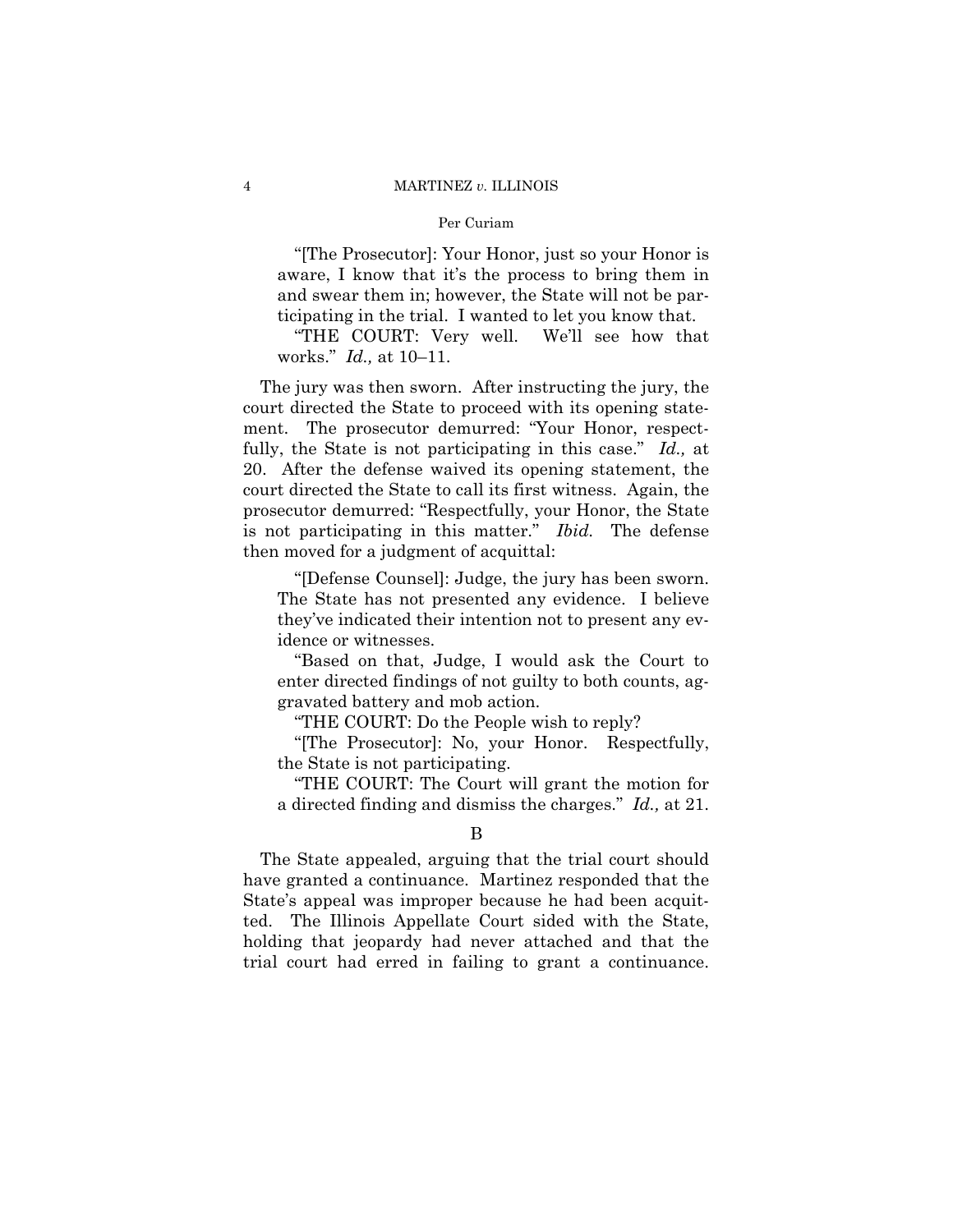2011 IL App (2d) 100498, ¶¶46, 53–56, 969 N. E. 2d 840, 854, 856–858.

 to trial before the trier of the facts."'" *Id.,* ¶23, 990 N. E. edents, "'"rigid, mechanical" rules'" should not govern the possible conviction."'" 2013 IL 113475, ¶24, 990 N. E. 2d, The Illinois Supreme Court granted review on the jeopardy issue and affirmed. 2013 IL 113475, 990 N. E. 2d 215. It began by recognizing that "[g]enerally, in cases of a jury trial, jeopardy attaches when a jury is empaneled and sworn, as that is the point when the defendant is '"put 2d, at 222 (quoting *Serfass* v. *United States*, 420 U. S. 377, 394 (1975)). But it reasoned that under this Court's precinquiry into whether jeopardy has attached. 2013 IL 113475, ¶24, 990 N. E. 2d, at 222 (quoting *Serfass*, *supra*, at 390). Rather, it opined, the relevant question is whether a defendant "was '"subjected to the hazards of trial and at 222 (quoting *Serfass*, *supra*, at 391).

prior to the jury being sworn." 2013 IL 113475, 139, 990 Here, the court concluded, Martinez "was never at risk of conviction"—and jeopardy therefore did not attach because "[t]he State indicated it would not participate N. E. 2d, at 224. And because Martinez "was not placed in jeopardy," the court held, the trial "court's entry of directed verdicts of not guilty did not constitute true acquittals." *Id.,* ¶40, 990 N. E. 2d, at 225. Indeed, the court remarked, the trial court "repeatedly referred to its action as a 'dismissal' rather than an acquittal." *Ibid.* 

Justice Burke dissented, writing that the majority's conclusion "that impaneling and swearing the jury had no legal significance" ran "contrary to well-established principles regarding double jeopardy." *Id., ¶*57, 990 N. E. 2d, at 227. Moreover, she argued, its assertion that Martinez was not in danger of conviction was "belied by the actions of the court and the prosecutor." *Id.,* ¶63, 990 N. E. 2d, at 229. She explained that under the majority's holding, the State could "unilaterally render a trial a 'sham' simply by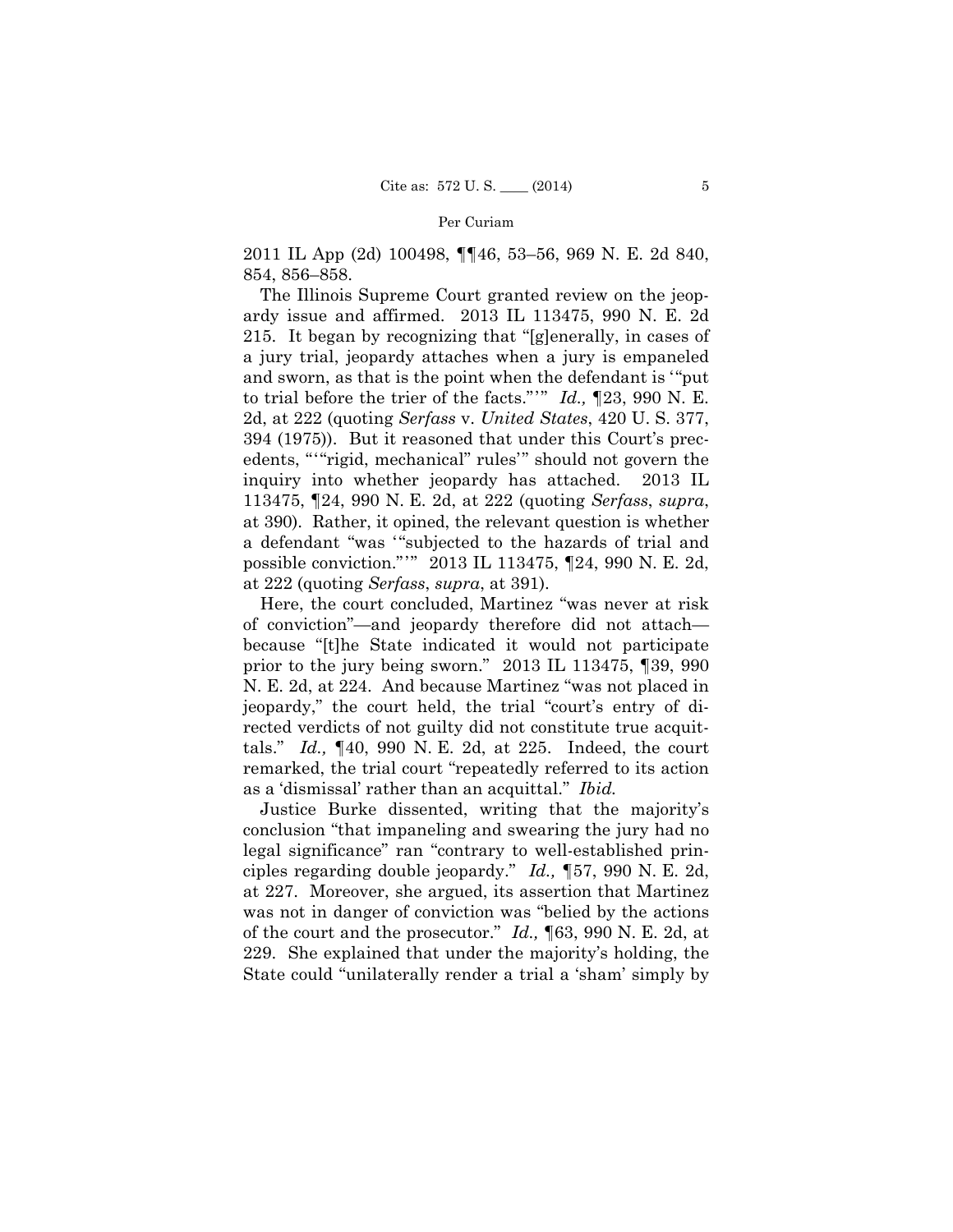refusing to call witnesses after a jury has been selected." *Id.,* ¶64, 990 N. E. 2d, at 229.

#### II

This case presents two issues. First, did jeopardy attach to Martinez? Second, if so, did the proceeding end in such a manner that the Double Jeopardy Clause bars his retrial? Our precedents clearly dictate an affirmative answer to each question.

There are few if any rules of criminal procedure clearer than the rule that "jeopardy attaches when the jury is empaneled and sworn." *Crist*, 437 U. S., at 35; see also *United States* v. *Martin Linen Supply Co.*, 430 U. S. 564, 569 (1977); *Serfass*, *supra*, at 388; 6 W. LaFave, J. Israel, N. King, & O. Kerr, Criminal Procedure §25.1(d) (3d ed. 2007).

Our clearest exposition of this rule came in *Crist*, which addressed the constitutionality of a Montana statute providing that jeopardy did not attach until the swearing of the first witness. As *Crist* explains, "the precise point at which jeopardy [attaches] in a jury trial might have been open to argument before this Court's decision in *Downum*  v. *United States*, 372 U. S. 734 [(1963)]," in which "the Court held that the Double Jeopardy Clause prevented a second prosecution of a defendant whose first trial had ended just after the jury had been sworn and before any testimony had been taken." 437 U. S., at 35. But *Downum* put any such argument to rest: Its holding "necessarily pinpointed the stage in a jury trial when jeopardy attaches, and [it] has since been understood as explicit authority for the proposition that jeopardy attaches when the jury is empaneled and sworn." *Crist*, *supra*, at 35.

The Illinois Supreme Court misread our precedents in suggesting that the swearing of the jury is anything other

A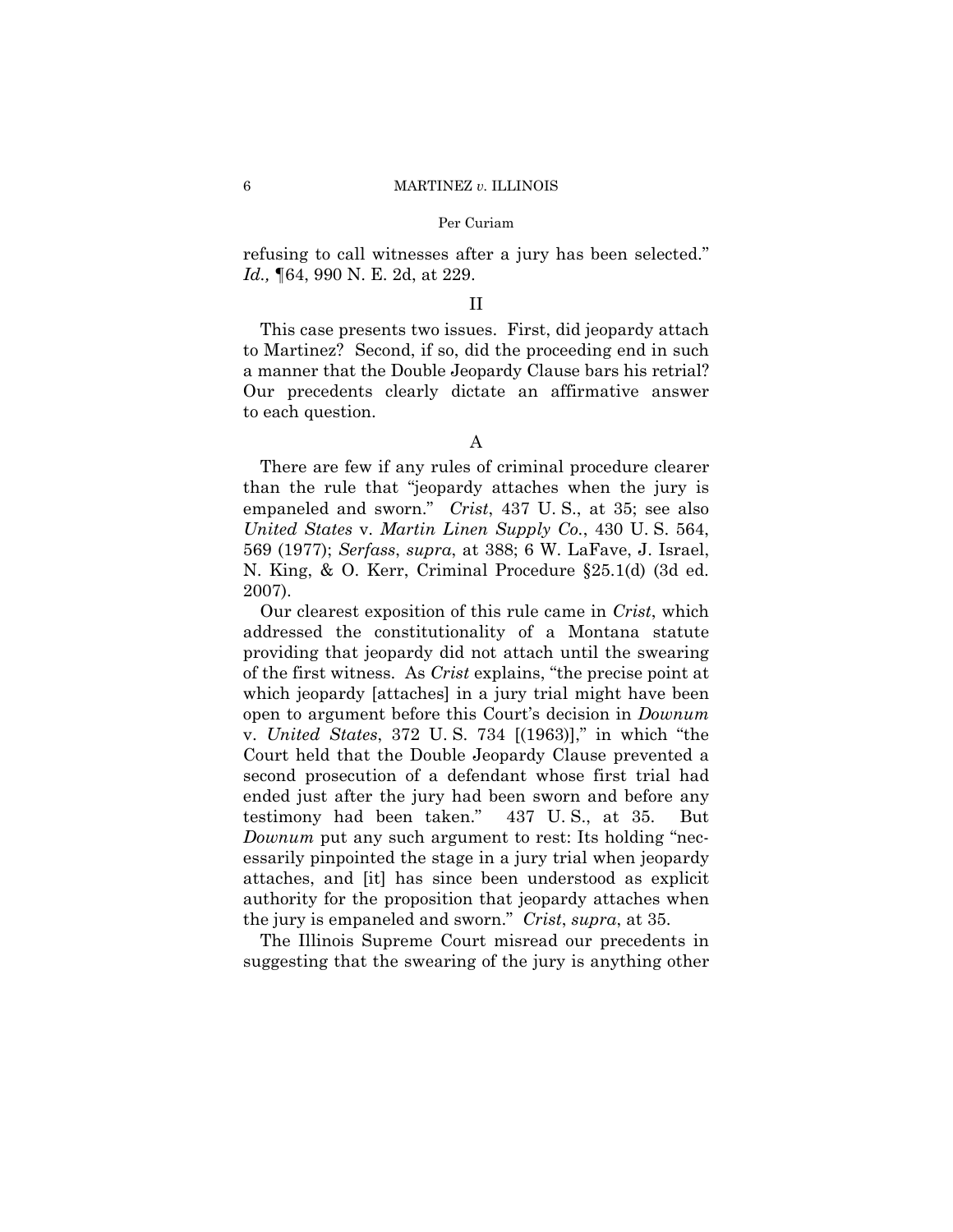ant was as a functional matter " '"subjected to the hazards of trial and possible conviction."'" 2013 IL 113475, ¶24, than a bright line at which jeopardy attaches. It relied on *Serfass*, understanding that case to mean "that in assessing whether and when jeopardy attaches, "rigid, mechanical" rules' should not be applied." 2013 IL 113475, ¶24, 990 N. E. 2d, at 222. Under *Serfass*, the court reasoned, the relevant question is whether a defend-990 N. E. 2d, at 222.

But *Serfass* does not apply a functional approach to the determination of when jeopardy has attached. As to that question, it states the same bright-line rule as every other case: Jeopardy attaches when "a defendant is 'put to trial,'" and in a jury trial, that is "when a jury is empaneled and sworn." 420 U. S., at 388. Indeed, *Serfass* explicitly rejects a functional approach to the question whether jeopardy has attached. See *id.,* at 390 (refuting the defendant's argument that "'constructiv[e] jeopardy had attached'" upon the pretrial grant of a motion to dismiss the indictment, which the defendant characterized as "the 'functional equivalent of an acquittal on the merits'"). The *Serfass* Court acknowledged "that we have disparaged 'rigid, mechanical' rules in the interpretation of the Double Jeopardy Clause." *Ibid.* But it was referring to the case of *Illinois* v. *Somerville*, 410 U. S. 458 (1973), in which we declined to apply "rigid, mechanical" reasoning in answering a very different question: not whether jeopardy had attached, but whether the manner in which it terminated (by mistrial) barred the defendant's retrial. *Id.,* at 467. By contrast, *Serfass* explains, the rule that jeopardy attaches at the start of a trial is "by no means a mere technicality, nor is it a 'rigid, mechanical' rule." 420 U. S., at 391. And contrary to the Illinois Supreme Court's interpretation, *Serfass* creates not the slightest doubt about when a "trial" begins.

The Illinois Supreme Court's error was consequential,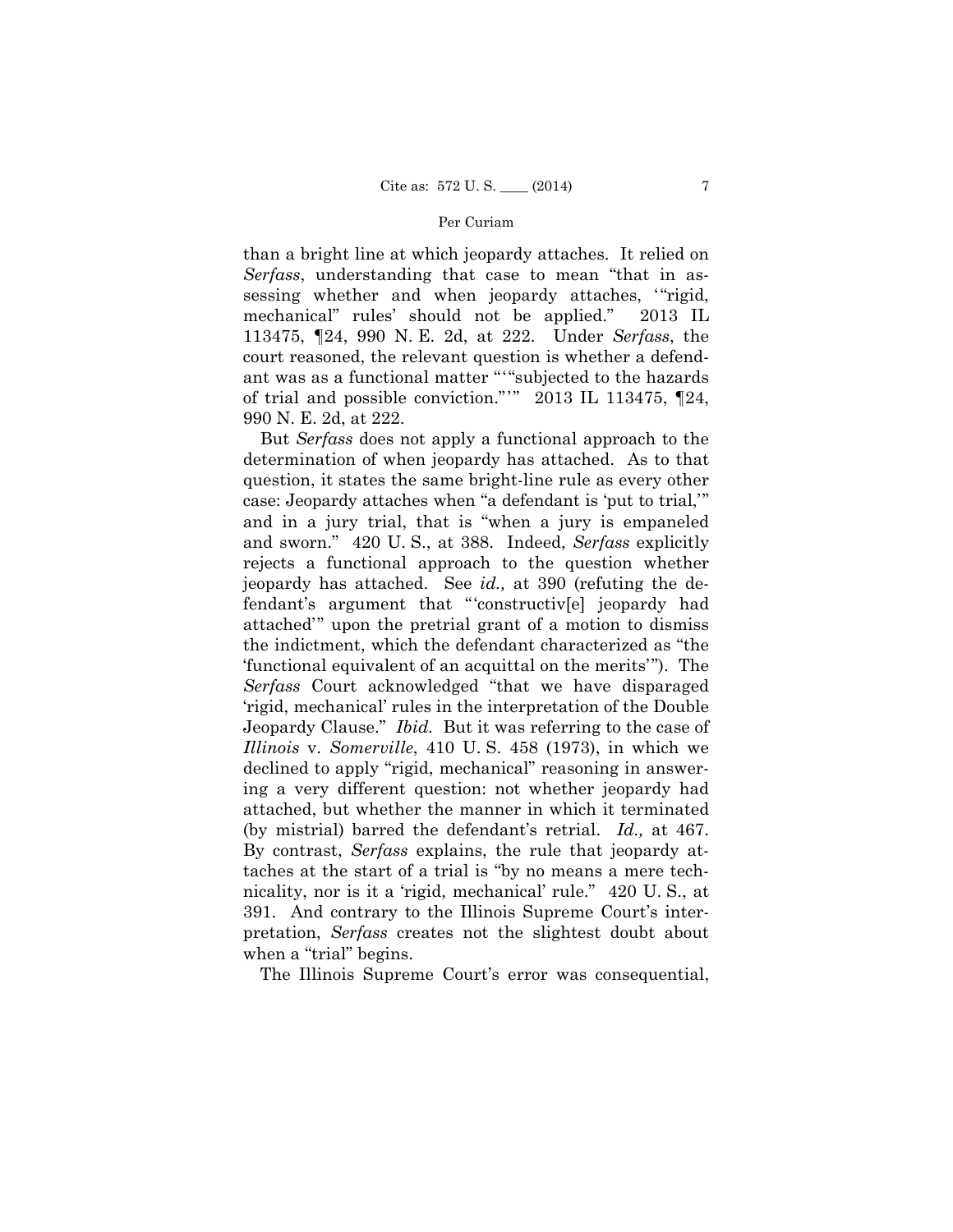#### 8 MARTINEZ *v.* ILLINOIS

#### Per Curiam

for it introduced confusion into what we have consistently treated as a bright-line rule: A jury trial begins, and jeopardy attaches, when the jury is sworn. We have never suggested the exception perceived by the Illinois Supreme Court—that jeopardy may not have attached where, under the circumstances of a particular case, the defendant was not genuinely at risk of conviction.3 Martinez was subjected to jeopardy because the jury in his case was sworn.

B

 the Double Jeopardy Clause bars retrial.'" *Id.,* at 390. The remaining question is whether the jeopardy ended in "'[T]he conclusion that jeopardy has attached,'" however, "'begins, rather than ends, the inquiry as to whether such a manner that the defendant may not be retried. See 6 LaFave §25.1(g) (surveying circumstances in which retrial is and is not allowed). Here, there is no doubt that Martinez's jeopardy ended in a manner that bars his retrial: The trial court acquitted him of the charged offenses. "Perhaps the most fundamental rule in the history of double jeopardy jurisprudence has been that '[a] verdict of acquittal . . . could not be reviewed . . . without putting [a defendant] twice in jeopardy, and thereby violating the Constitution.'" *Martin Linen*, *supra*, at 571.

"[O]ur cases have defined an acquittal to encompass any ruling that the prosecution's proof is insufficient to establish criminal liability for an offense." *Evans* v. *Michigan*, 568 U.S.  $\frac{1}{2}$ ,  $\frac{1}{2}$  (2013) (slip op., at 4–5). And the trial

——————

<sup>3</sup>Some commentators have suggested that there may be limited exceptions to this rule—*e.g.,* where the trial court lacks jurisdiction or where a defendant obtains an acquittal by fraud or corruption. See 6 W. LaFave, J. Israel, N. King, & O. Kerr, Criminal Procedure §25.1(d) (3d ed. 2007). The scope of any such exceptions is not presented here. Nor need we reach a situation where the prosecutor had no opportunity to dismiss the charges to avoid the consequences of empaneling the jury. Cf. *People* v. *Deems*, 81 Ill. 2d 384, 387–389, 410 N. E. 2d 8, 10–11 (1980).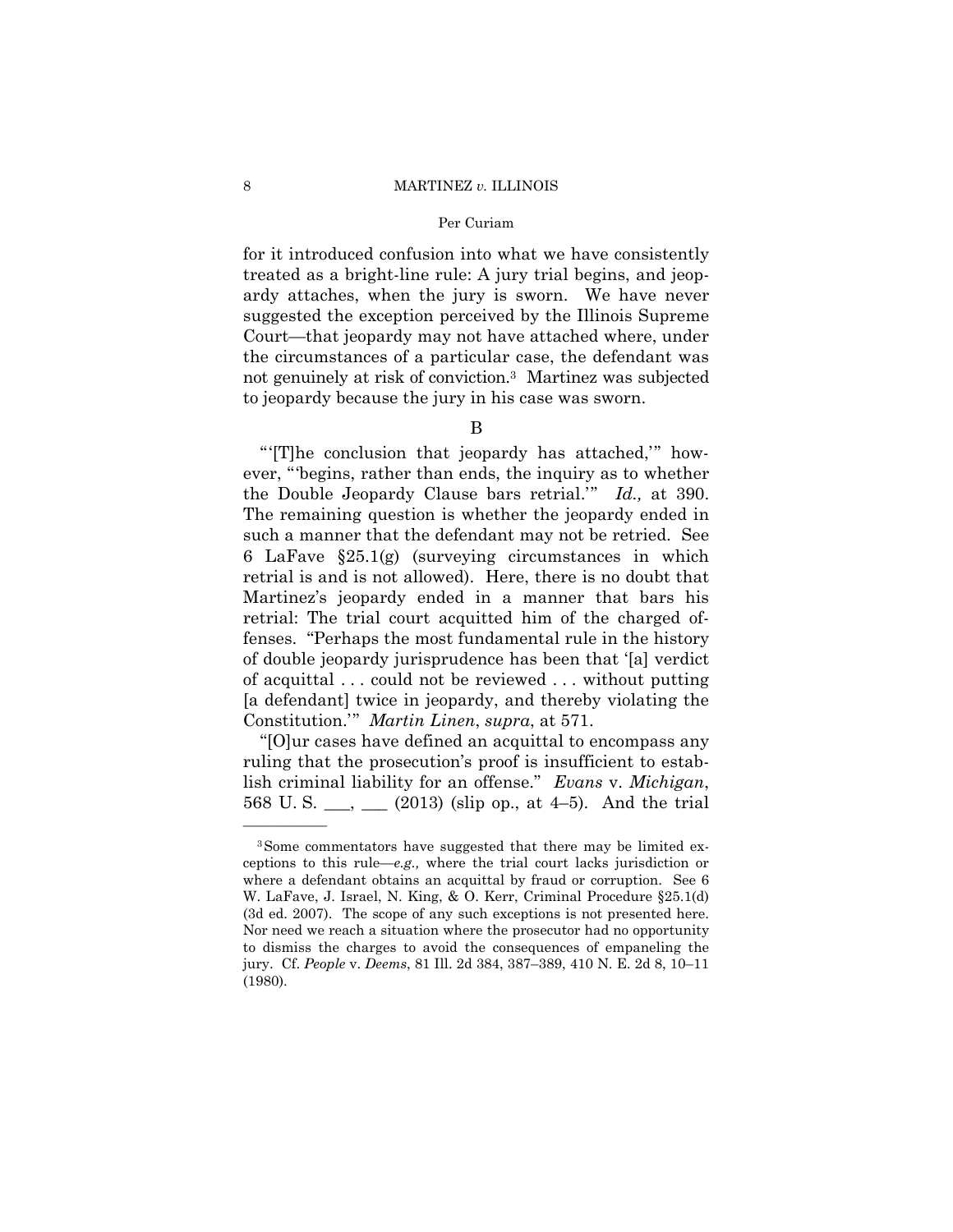court clearly made such a ruling here. After the State declined to present evidence against Martinez, his counsel moved for "directed findings of not guilty to both counts," and the court "grant[ed] the motion for a directed finding." Tr. 21. That is a textbook acquittal: a finding that the State's evidence cannot support a conviction.

The Illinois Supreme Court thought otherwise. It first opined that "[b]ecause [Martinez] was not placed in jeopardy, the [trial] court's entry of directed verdicts of not guilty did not constitute true acquittals." 2013 IL 113475, ¶40, 990 N. E. 2d, at 225. But the premise of that argument is incorrect: Martinez was in jeopardy, for the reasons given above. The court went on to "note that, in directing findings of not guilty," the trial court "referred to its action as a 'dismissal' rather than an acquittal." *Ibid.* Under our precedents, however, that is immaterial: "[W]e have emphasized that what constitutes an 'acquittal' is not to be controlled by the form of the judge's action"; it turns on "whether the ruling of the judge, whatever its label, actually represents a resolution . . . of some or all of the factual elements of the offense charged." *Martin Linen*, 430 U. S., at 571; see also *Evans*, *supra*, at \_\_\_ (slip op., at 11) ("Our decision turns not on the form of the trial court's action, but rather whether it 'serve[s]' substantive 'purposes' or procedural ones"); *United States* v. *Scott*, 437 U. S. 82, 96 (1978) ("We have previously noted that 'the trial judge's characterization of his own action cannot control the classification of the action'").

Here, as in *Evans* and *Martin Linen*, the trial court's action was an acquittal because the court "acted on its view that the prosecution had failed to prove its case." *Evans*, *supra*, at \_\_\_ (slip op., at 11); see *Martin Linen*, *supra*, at 572 ("[T]he District Court in this case evaluated the Government's evidence and determined that it was legally insufficient to sustain a conviction"). And because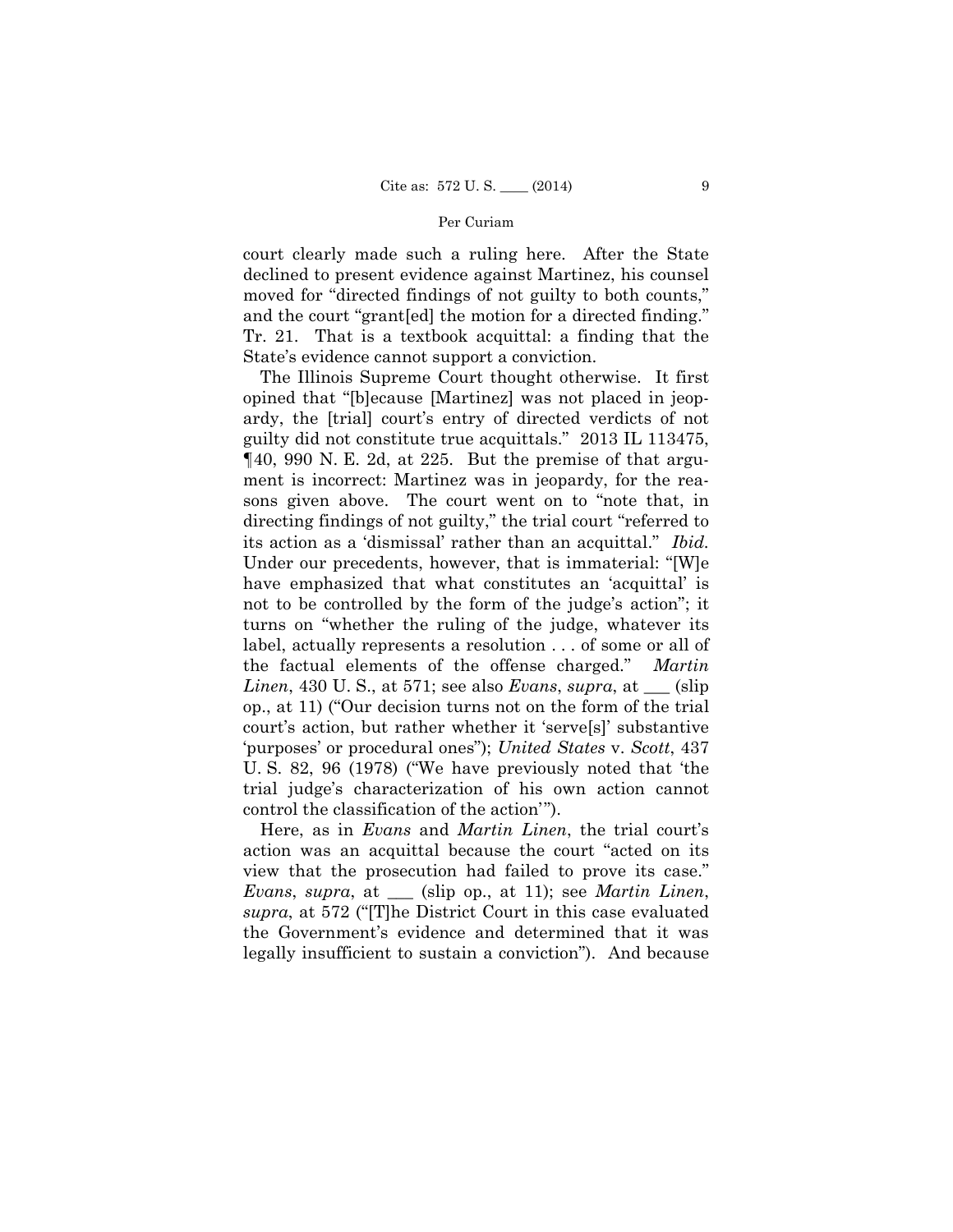# Martinez was acquitted, the State cannot retry him.4

# III

The functional rule adopted by the Illinois Supreme Court is not necessary to avoid unfairness to prosecutors or to the public. On the day of trial, the court was acutely aware of the significance of swearing a jury. It repeatedly delayed that act to give the State additional time to find its witnesses. It had previously granted the State a number of continuances for the same purpose. See *supra,* at 2. And, critically, the court told the State on the day of trial that it could "move to dismiss [its] case" before the jury was sworn. Tr. 3. Had the State accepted that invitation, the Double Jeopardy Clause would not have barred it from recharging Martinez. Instead, the State participated in the selection of jurors and did not ask for dismissal before the jury was sworn. When the State declined to dismiss its case, it "'took a chance[,] . . . enter[ing] upon the trial of the case without sufficient evidence to convict.'" *Downum*  v. *United States*, 372 U. S. 734, 737 (1963). Here, the State knew, or should have known, that an acquittal forever bars the retrial of the defendant when it occurs after jeopardy has attached. The Illinois Supreme Court's holding is understandable, given the significant consequence of the State's mistake, but it runs directly counter to our precedents and to the protection conferred by the Double Jeopardy Clause.

——————

 verdict, the Double Jeopardy Clause probably would still bar his retrial. "discretion to discharge the jury before it has reached a verdict." *Id.*, at <sup>4</sup> Indeed, even if the trial court had chosen to dismiss the case or declare a mistrial rather than granting Martinez's motion for a directed We confronted precisely this scenario in *Downum* v. *United States*, 372 U. S. 734 (1963), holding that once jeopardy has attached, the absence of witnesses generally does not constitute the kind of " 'extraordinary and striking circumstanc[e]" in which a trial court may exercise 736; see also *Arizona* v. *Washington*, 434 U. S. 497, 508, n. 24 (1978).